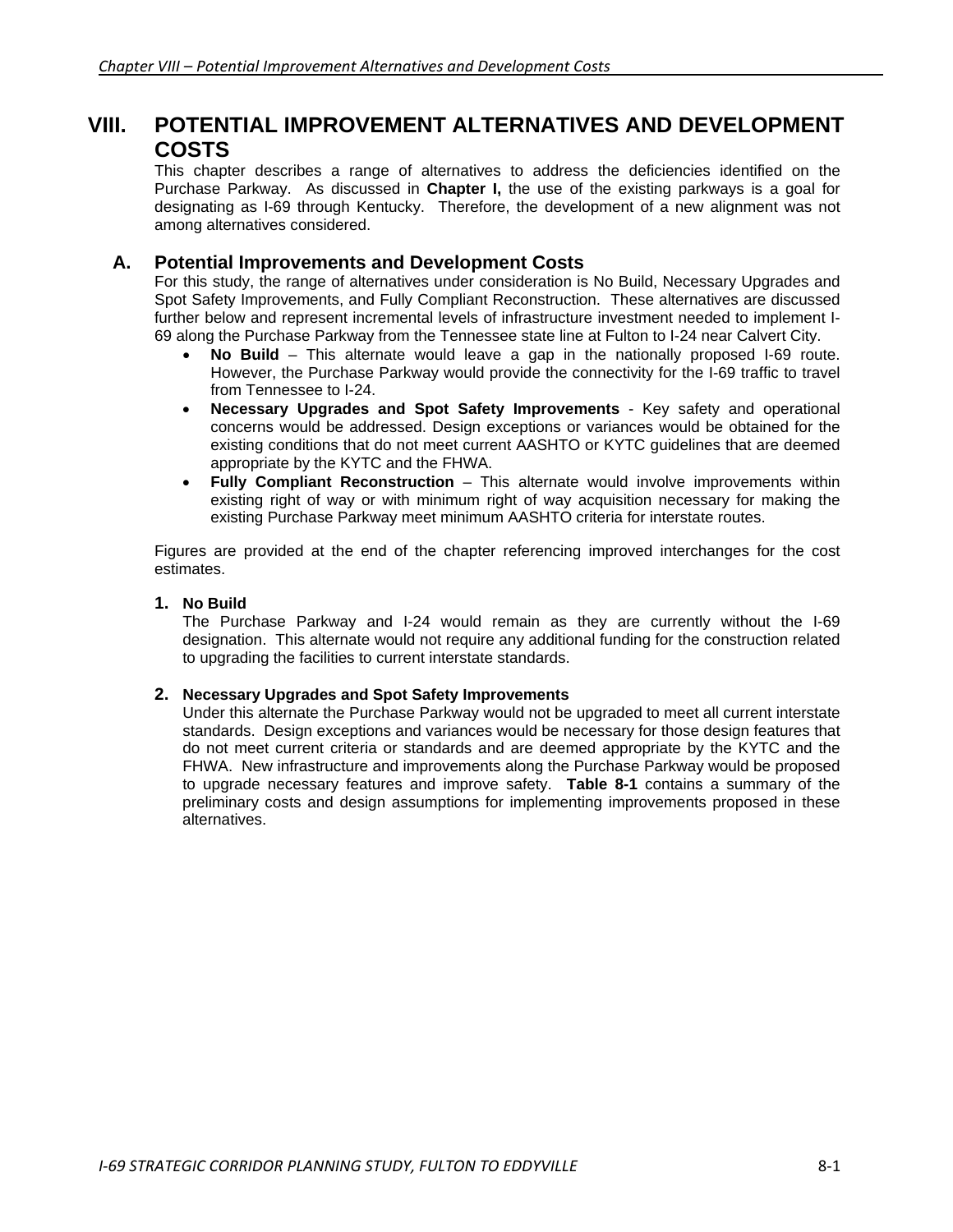| <b>Item</b>                                                        | Unit                      | 2011 Cost    |  |
|--------------------------------------------------------------------|---------------------------|--------------|--|
| Correct Vertical / Stopping Sight Distance Deficiencies (MP 25.32) | Total                     | \$30,000     |  |
| Upgrade Crash Worthy Pier Protection                               | Location                  | \$30,000     |  |
| Upgrade Mayfield Bypass Median                                     | Mile                      | \$725,000    |  |
| Mainline Structures (Upgrade Guardrail/Approaches/Railings)        | Foot                      | \$85         |  |
| Overpass Structures (Upgrade Deficiencies)                         | Total                     | \$330,000    |  |
| Interchanges                                                       |                           |              |  |
| Interchange Ramp Improvements                                      | Interchange               | Variable     |  |
| Toll Plaza - Exits 14 and 43 (Upgrade Deficiencies)                | Interchange               | \$21,600,000 |  |
| Unique Interchanges                                                |                           |              |  |
| Exit 21 (Upgrade Deficiencies)                                     | Interchange               | \$25,360,000 |  |
| I-69 / I-24 (Upgrade Partial Deficiencies)                         | Interchange               | \$15,700,000 |  |
|                                                                    |                           |              |  |
| Design and Environmental                                           | 15% of Construction Costs |              |  |
| Right-of-Way and Utilities                                         | 30% of Construction Costs |              |  |

## **Table 8-1 Unit Costs - Necessary Upgrades and Spot Safety Improvements**

A summary of the recommended improvements for this option are below:

- Maintain the existing mainline along the Purchase Parkway
- Correct vertical curve and stopping sight distance deficiencies at MP 25.32. This improvement is due to a crash rate greater than the statewide average at this location.
- Upgrade for crash worthy pier protection for existing structures
- Upgrade Mayfield Bypass median and inside shoulder
- Retrofit the bridge railing/barriers that do not meet current minimum standards
- Upgrade overpass structures to meet the minimum 16 foot vertical clearance (driving lanes and shoulders)
- Upgrade improvements to substandard interchanges
- Upgrade the previous toll booth interchanges at Exits 14 and 43 to meet interstate standards
- Upgrade the Exit 21 (US 45) Trumpet interchange (**Figures 8-3, 8-4**) to meet interstate standards
- Upgrade the I-69/I-24 systems interchange. Refer to **Figure 8-1** for recommended configuration.

As shown in **Table 8-2**, the preliminary cost associated with this alternate is \$132 million. Almost half of this cost is associated with the upgrading of the Exit 14 (KY 339) and Exit 43 (KY 348) previous toll booth interchanges and upgrading the interchanges at Exits 21 (US 45) and 52 (I-24).

| Segment                                            | Length<br>(miles) | Design &<br>Environmental<br>(million) | ROW and<br><b>Utilities</b><br>(million) | <b>Construction Costs (million)</b> |                                                    |              |                                 |
|----------------------------------------------------|-------------------|----------------------------------------|------------------------------------------|-------------------------------------|----------------------------------------------------|--------------|---------------------------------|
|                                                    |                   |                                        |                                          | Roadwork                            | Mainline &<br><b>Overpass</b><br><b>Structures</b> | Interchanges | <b>Total Costs</b><br>(million) |
| <b>Fulton</b><br>IMP 0.0 - MP 3.0                  | 3                 | \$0.24                                 | \$0.48                                   | \$0.00                              | \$0.22                                             | \$1.36       | \$2.30                          |
| <b>Fulton to Mayfield</b><br>MP 3.0 - MP 21.0      | 18                | \$3.32                                 | \$6.64                                   | \$0.00                              | \$0.52                                             | \$21.60      | \$32.08                         |
| <b>Mayfield</b><br>MP 21.0 - MP 25.2               | 4.2               | \$4.30                                 | \$8.59                                   | \$2.18                              | \$0.27                                             | \$26.16      | \$41.50                         |
| <b>Mayfield to Benton</b><br>MP 25.2 - MP 40.0     | 14.8              | \$0.11                                 | \$0.22                                   | \$0.03                              | \$0.25                                             | \$0.43       | \$1.04                          |
| <b>Benton</b><br>IMP 40.0 - MP 43.0                | 3                 | \$3.25                                 | \$6.50                                   | \$0.00                              | \$0.03                                             | \$21.63      | \$31.41                         |
| <b>Benton to Calvert City</b><br>MP 43.0 - MP 51.4 | 8.4               | \$2.45                                 | \$4.89                                   | \$0.00                              | \$0.21                                             | \$16.07      | \$23.62                         |
| Total                                              | 51.4              | \$13.67                                | \$27.32                                  | \$2.21                              | \$1.50                                             | \$87.25      | \$131.95                        |

 **Table 8-2 Necessary Upgrades and Spot Safety Improvement Preliminary Cost Estimate**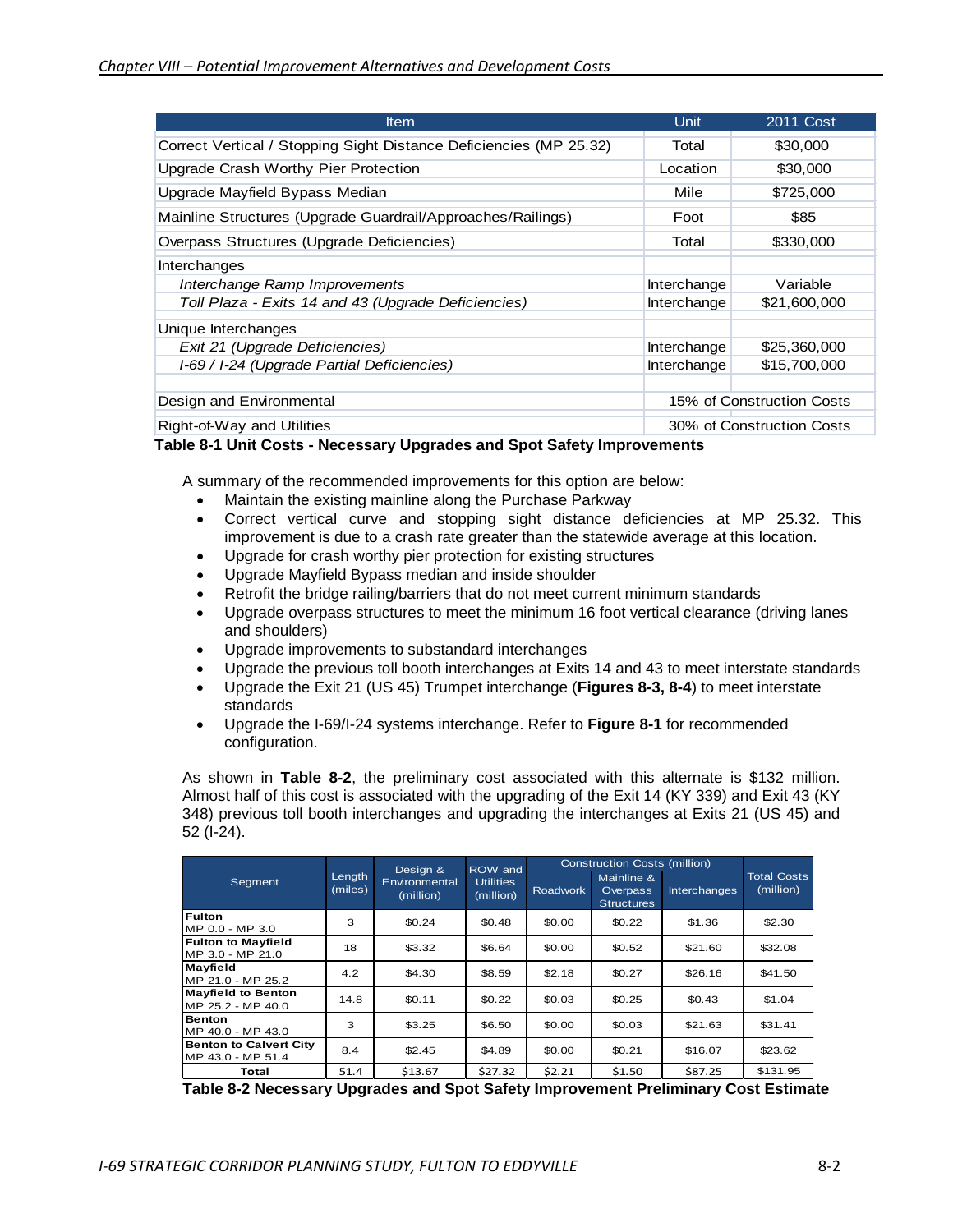# **3. Fully Compliant Reconstruction**

The Fully Compliant Reconstruction option would involve improving the Purchase Parkway to meet all the minimum design guidelines for interstate highways. **Table 8-3** contains a summary of the preliminary costs and design assumptions for implementing improvements proposed in this alternate.

| <b>Item</b>                                                 | Unit                      | <b>2011 Cost</b> |  |  |
|-------------------------------------------------------------|---------------------------|------------------|--|--|
| Correct Vertical / Stopping Sight Distance Deficiencies     | Total                     | \$250,000        |  |  |
| Upgrade Crashworthy Pier Protections                        | Location                  | \$30,000         |  |  |
| Widen Inside Shoulders to 4 foot paved                      | Mile                      | \$77,000         |  |  |
| Auxiliary Lane (Interchange Spacing - Exit 41/Exit 43)      | Mile                      | \$4,233,000      |  |  |
| Upgrade Mayfield Bypass Median                              | Mile                      | \$725,000        |  |  |
| Mainline Structures (Widen Deficient Bridges)               | Foot                      | \$65             |  |  |
| Mainline Structures (Upgrade Guardrail/Approaches/Railings) | Foot                      | \$200            |  |  |
| Overpass Structures (Upgrade Deficiencies)                  | Total                     | \$330,000        |  |  |
| Interchange Control of Access                               | Total                     | \$5,000,000      |  |  |
| Interchanges                                                |                           |                  |  |  |
| Interchange Ramp Improvements                               | Interchange               | Variable         |  |  |
| Toll Plaza - Exits 14 and 43 (Upgrade Deficiencies)         | Interchange               | \$21,600,000     |  |  |
| Unique Interchanges                                         |                           |                  |  |  |
| Exit 21 Upgrade Deficiencies                                | Interchange               | \$25,360,000     |  |  |
| I-69 / I-24 (Replace with fully directional)                | Interchange               | \$65,800,000     |  |  |
| Design and Environmental                                    | 15% of Construction Costs |                  |  |  |
| Right-of-Way and Utilities                                  | 30% of Construction Costs |                  |  |  |

#### **Table 8-3 Unit Costs – Fully Compliant Reconstruction**

A summary of the improvements for this option are below:

- Maintain the existing mainline along the Purchase Parkway
- Correct any vertical curve and stopping sight distance deficiencies
- Upgrade crash worthy pier protection
- Widen the inside paved shoulder to 4 foot
- Upgrade Mayfield Bypass median and inside shoulder
- Widen the mainline bridges that are deficient in horizontal lateral clearance to 31 feet. All of these bridges are greater than 200 feet long.
- Replace the bridge railing/barriers that do not meet current minimum standards
- Upgrade overpass structures to the meet minimum 16 foot vertical clearance (driving lanes and shoulders)
- Upgrade the improvements to substandard interchanges (acceleration/decelerations length, divergence angle, shoulder width, curb removal)
- Reconstruct the toll booth interchanges at Exits 14 and 43
- Upgrade Exit 21 (US 45) deficiencies (**Figure 8-6**)
- Upgrade the I-69/I-24 systems interchange Refer to **Figure 8-2** for interchange configuration
- Construct auxiliary lanes between Exit 41 and Exit 43 to comply with interchange spacing.

As indicated in **Table 8-4**, the improvements for this alternate are estimated at \$219 million. At an average cost per mile of \$4.26 million, the Purchase Parkway can be improved to meet the minimum interstate design standard without any design exceptions. The majority of the cost estimate is associated with the reconstructing interchanges on the Purchase Parkway.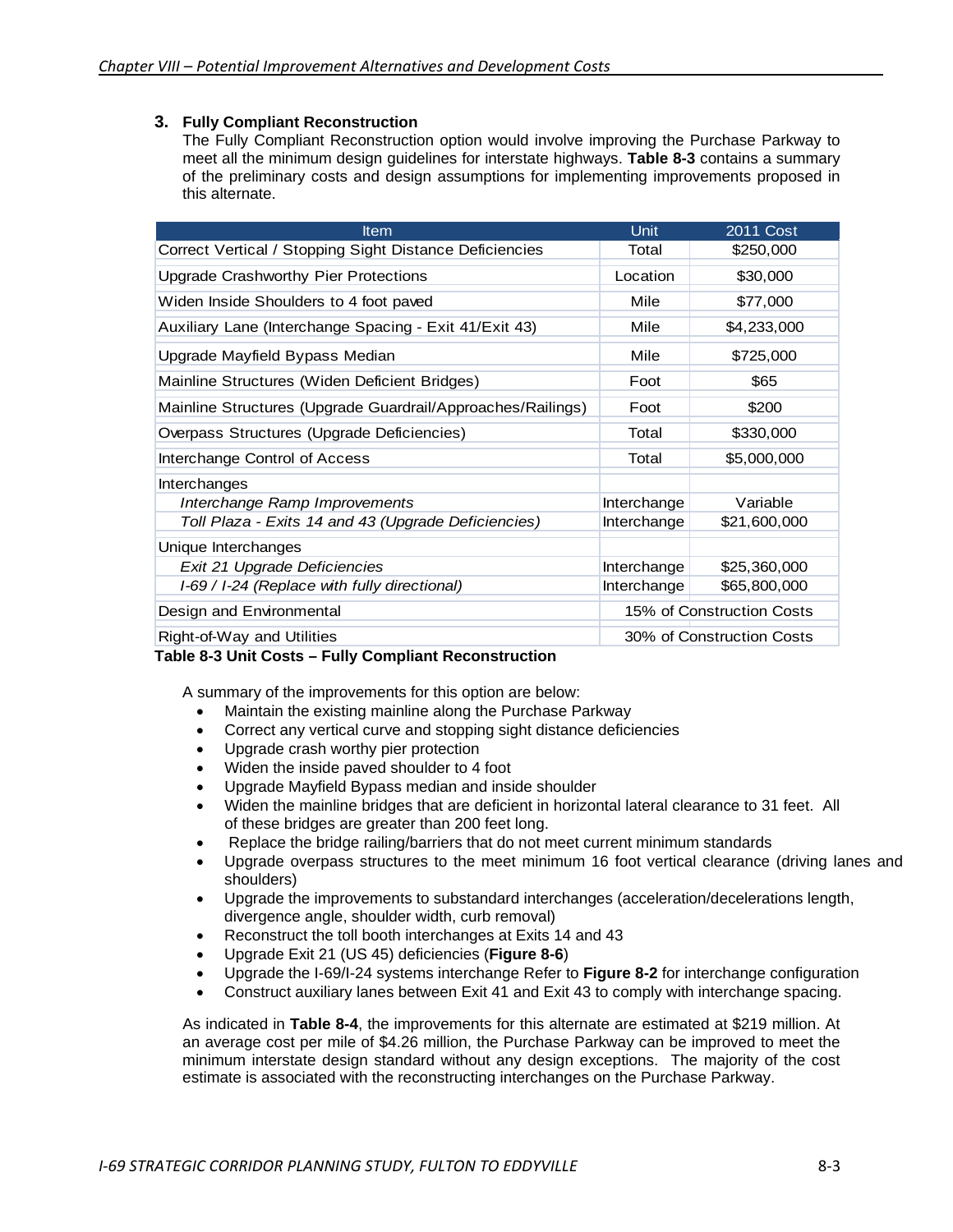| Segment                                            | Length<br>(miles) | Design &<br>Environmental<br>(million) | ROW and<br><b>Utilities</b><br>(million) | <b>Construction Costs (million)</b> |                                                    |                     |                                 |
|----------------------------------------------------|-------------------|----------------------------------------|------------------------------------------|-------------------------------------|----------------------------------------------------|---------------------|---------------------------------|
|                                                    |                   |                                        |                                          | <b>Roadwork</b>                     | Mainline &<br><b>Overpass</b><br><b>Structures</b> | <b>Interchanges</b> | <b>Total Costs</b><br>(million) |
| <b>Fulton</b><br>MP 0.0 - MP 3.0                   | 3                 | \$0.32                                 | \$0.63                                   | \$0.24                              | \$0.49                                             | \$1.36              | \$3.04                          |
| <b>Fulton to Mayfield</b><br>MP 3.0 - MP 21.0      | 18                | \$3.58                                 | \$7.16                                   | \$1.67                              | \$0.51                                             | \$21.68             | \$34.60                         |
| <b>Mayfield</b><br>MP 21.0 - MP 25.2               | 4.2               | \$4.31                                 | \$8.62                                   | \$2.27                              | \$0.24                                             | \$26.22             | \$41.66                         |
| <b>Mayfield to Benton</b><br>MP 25.2 - MP 40.0     | 14.8              | \$0.35                                 | \$0.69                                   | \$1.26                              | \$0.53                                             | \$0.50              | \$3.33                          |
| <b>Benton</b><br>IMP 40.0 - MP 43.0                | 3                 | \$3.98                                 | \$7.96                                   | \$4.47                              | \$0.10                                             | \$21.94             | \$38.45                         |
| <b>Benton to Calvert City</b><br>MP 43.0 - MP 51.4 | 8.4               | \$10.13                                | \$20.25                                  | \$0.65                              | \$0.66                                             | \$66.17             | \$97.86                         |
| Total                                              | 51.4              | \$22.67                                | \$45.31                                  | \$10.56                             | \$2.53                                             | \$137.87            | $\vert$ 1<br>\$218.94           |

 $1$  Cost estimate does not include cost associated with connecting to Segments of Independent Utility (SIU) 5 (I-24 at Western Kentucky Parkway) or SIU 7 (Exits 0,1,2 at Fulton, KY).

#### **Table 8-4 Fully Compliant Reconstruction Preliminary Cost Estimate**

#### **4. Summary**

The following table provides a cost comparison of the potential alternates provided in this study. The cost per mile estimate is based on the 51.4 miles of the Purchase Parkway. The Necessary Upgrades / Spot Safety Improvements alternative cost is approximately two-thirds the cost of the Fully Compliant Reconstruction alternative. The difference in cost results from inside shoulder improvement, bridge widening, auxiliary lanes, and reconstructing the Purchase Parkway and I-24 interchange to meet full compliance for a systems interchange.

| Alternative                                                 | Meet<br>Current<br><b>Standards</b> | Impact on<br>Environment | Cost<br>(million)      |  | Cost per Mile <sup>1</sup><br>(million) |
|-------------------------------------------------------------|-------------------------------------|--------------------------|------------------------|--|-----------------------------------------|
| l1. No Build                                                | No                                  | Least                    | $$0.00^{2}$            |  | \$0.00                                  |
| 2. Necessary Upgrades / Spot Safety<br><b>Ilmprovements</b> | Yes <sup>3</sup>                    | Minimal                  | \$131.95               |  | \$2.57                                  |
| 3. Fully Compliant Reconstruction                           | Yes                                 | More Significant         | $$218.94$ <sup>4</sup> |  | \$4.26                                  |

# **Table 8-5 Cost Comparison of Potential Alternatives** <sup>1</sup> Cost per mile based on 51.4 miles of Purchase Parkway.

 $2$  Cost for routine maintenance is not depicted in alternatives.

 $3$  This alternative would include upgrading the design features along the Purchase Parkway that potentially represents the most significant safety and operational issues. This alternative requires design exceptions and variances where safety and operational conditions would not create undue risk to the motorist.

Cost estimate does not include cost associated with connecting to Segments of Independent Utility (SIU) 5 (I-24 at Western Kentucky Parkway) or SIU 7 (Exits 0,1,2 at Fulton, KY).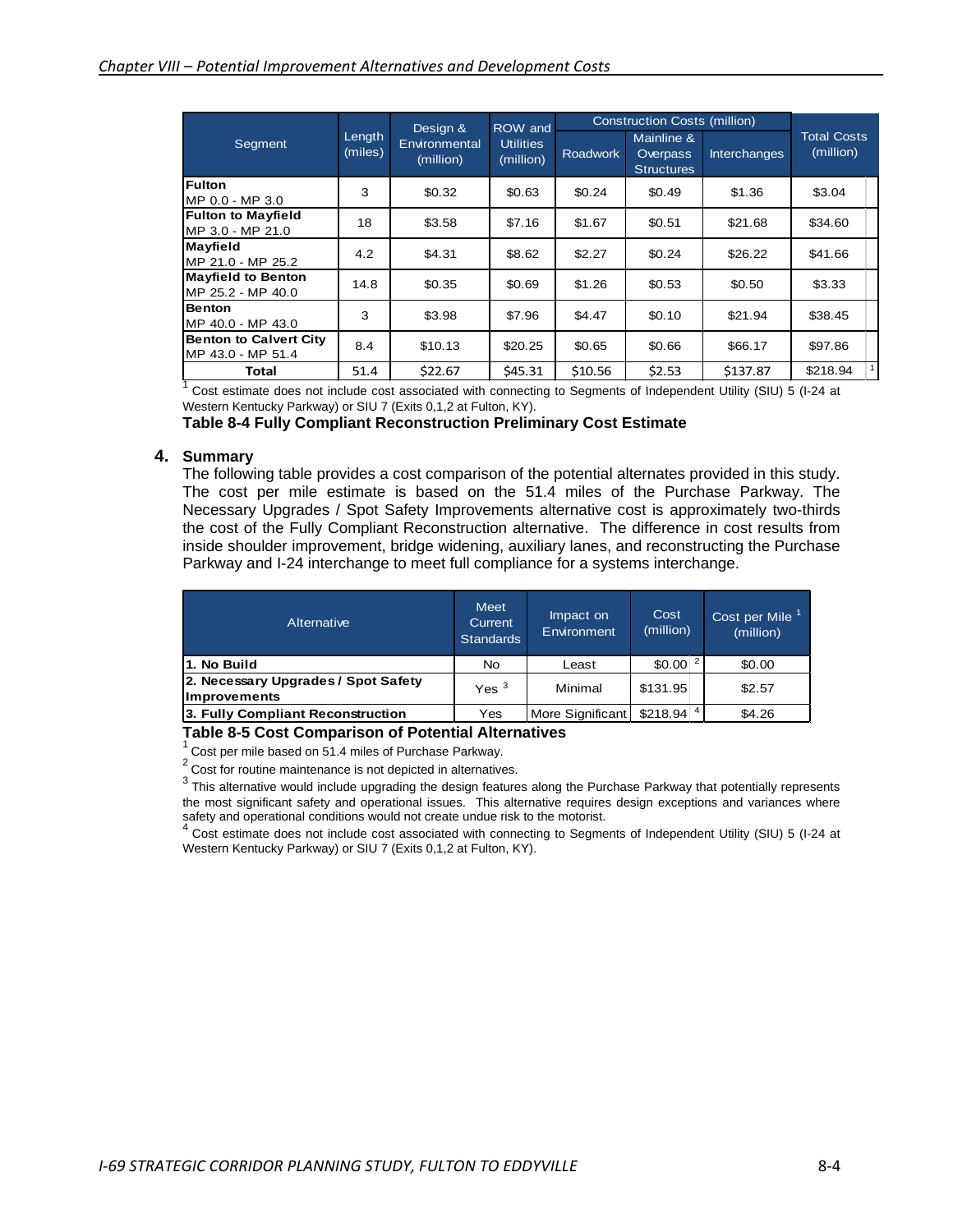

**5. Potential Interchange Improvements/Reconstruction**

**Figure 8-1 I-69 / I-24 Interchange (Upgrade Option)**



**Figure 8-2 I-69 / I-24 Interchange (Reconstruction)**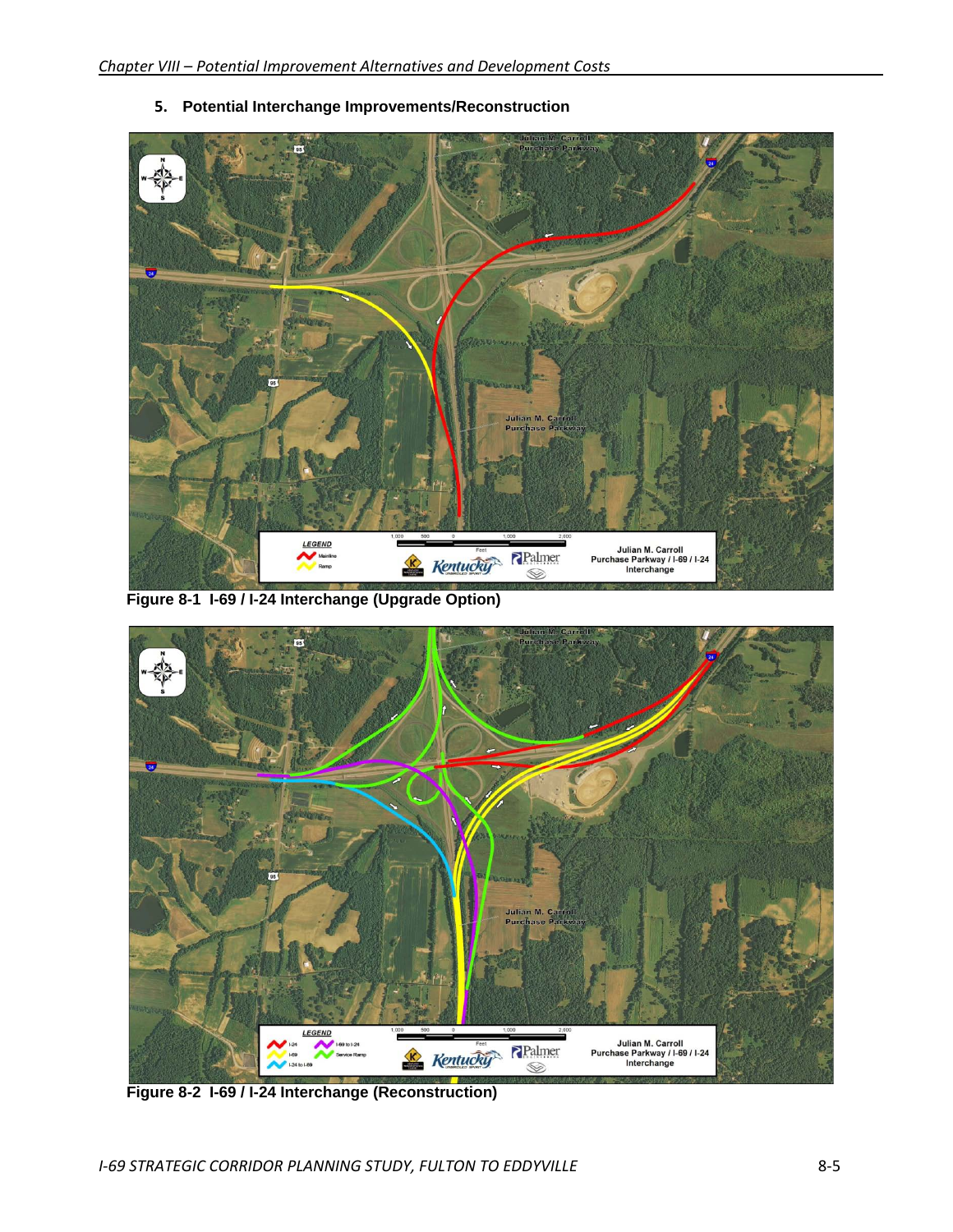*Chapter VIII – Potential Improvement Alternatives and Development Costs*



**Figure 8-3 I-69 / US 45 Interchange (Upgrade Option 1)**



**Figure 8-4 I-69 / US 45 Interchange (Upgrade Option 2)**